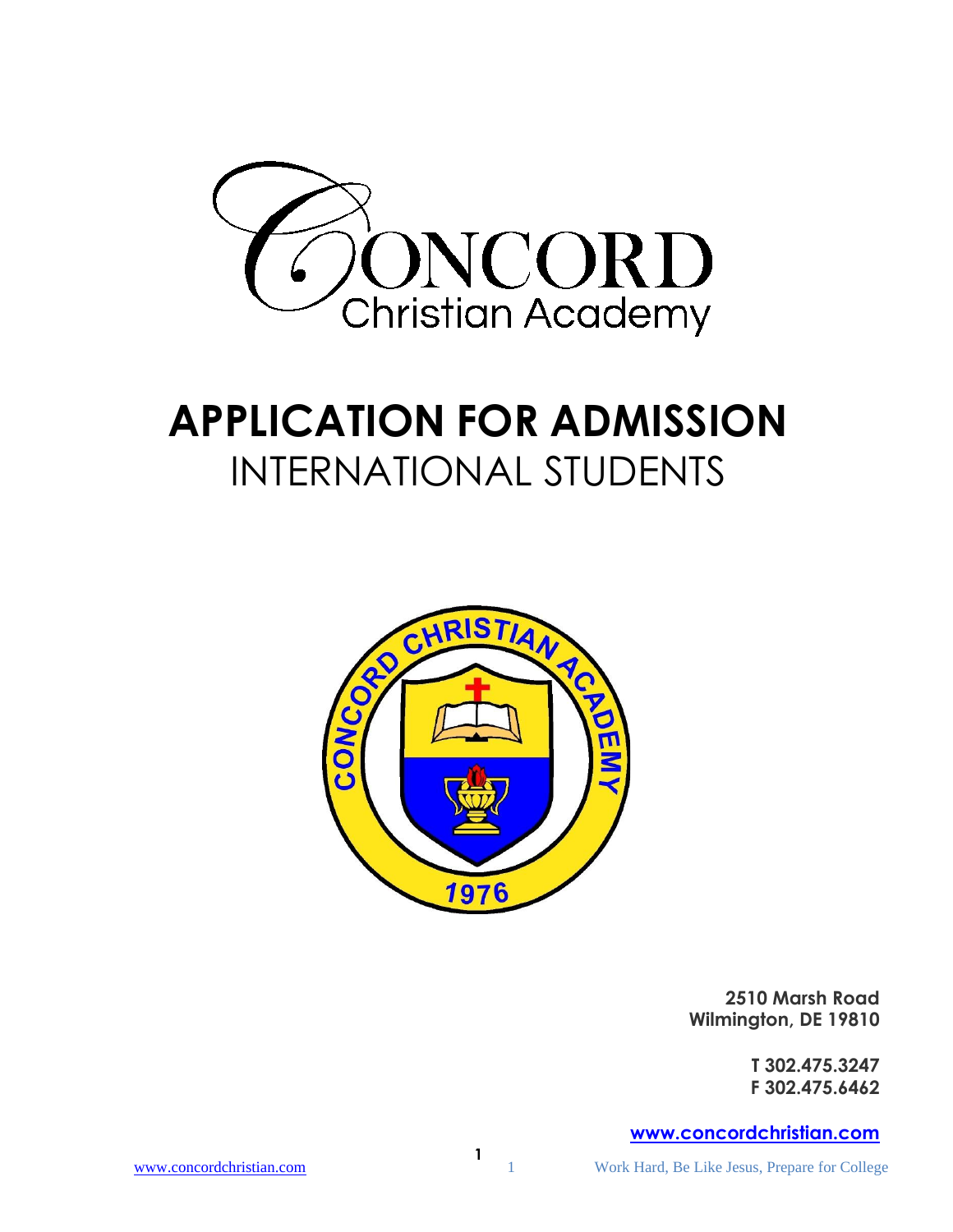

# **ADMISSIONS PROCEDURE**

Fall Semester: Spring Semester:

## **STUDENT CHECKLIST INSTRUCTIONS**

**STEP 1 - APPLICATION** submit the following

- **Application for Admission**
- **\$400 non-refundable application & test fee**
- **Official transcript(s): Most recent year** o (high school students translated into English)
- **Passport copy**
- **Teacher Recommendation**
- **Schedule Admissions Assessment (ISAA)**
- **Bank Statement (must be notarized)**

### **STEP 2 – ENROLLMENT**

- **Immunization record**
- **Emergency Release form Signed**
- **All Other Release Forms Signed**

### **STEP 3 - F1 VISA**

- **Make US embassy appointment for F1 Visa <sup>3</sup>**
- **Pay I-901 fee (before going)** <https://www.fmjfee.com/i901fee/index.html>

### **STEP 4 - BEFORE ARRIVING TO SCHOOL**

- **Email F-1 stamp & arrival date (can arrive 30 days before start date)**
- **Schedule placement exam & orientation**
- **Remaining balance of fees**
- **Proof of Medical Insurance**

**\*All documents must be translated into English (notarized)**

**\*Forged documents will result in automatic rejection**

**\*All fees are non-refundable—please no personal/business checks**

Please submit all application documents in order to be considered for admissions to Concord. Students in 10th through 12th grade must submit transcripts beginning with 9th grade. Once a complete application has been submitted, students must schedule an International Student Admissions Assessment (ISAA), which includes an interview conducted through Skype or if Skype is not available, through a telephone call.

An I-20 and letter of support will be issued to students or legal guardians once enrollment documents have been completed and submitted. Students transferring from a US school must submit all fees and enrollment documents before an I-20 is transferred and reissued. Students must meet immunization requirements for the state of Delaware. Immunizations need to have an official hospital translation or a notarized translation. Students and parents/guardians will need to sign all release forms and the emergency release form.

Students should immediately make an appointment with the US embassy for their F1 Visa interview. The interview fee must be paid online.

Upon receipt of an F1 visa, students need to email a copy of their visa and arrival date to the admissions department. A scheduled placement exam and orientation appointment will be assigned at this time. Students should plan to arrive no later than 1 week before the school start date. Tuition and any remaining fees will be due at this time. Medical insurance must be purchased for the duration of the school year. Students are permitted to begin school after all documents are received and after they have completed placement testing/orientation.

08/07/2015 tk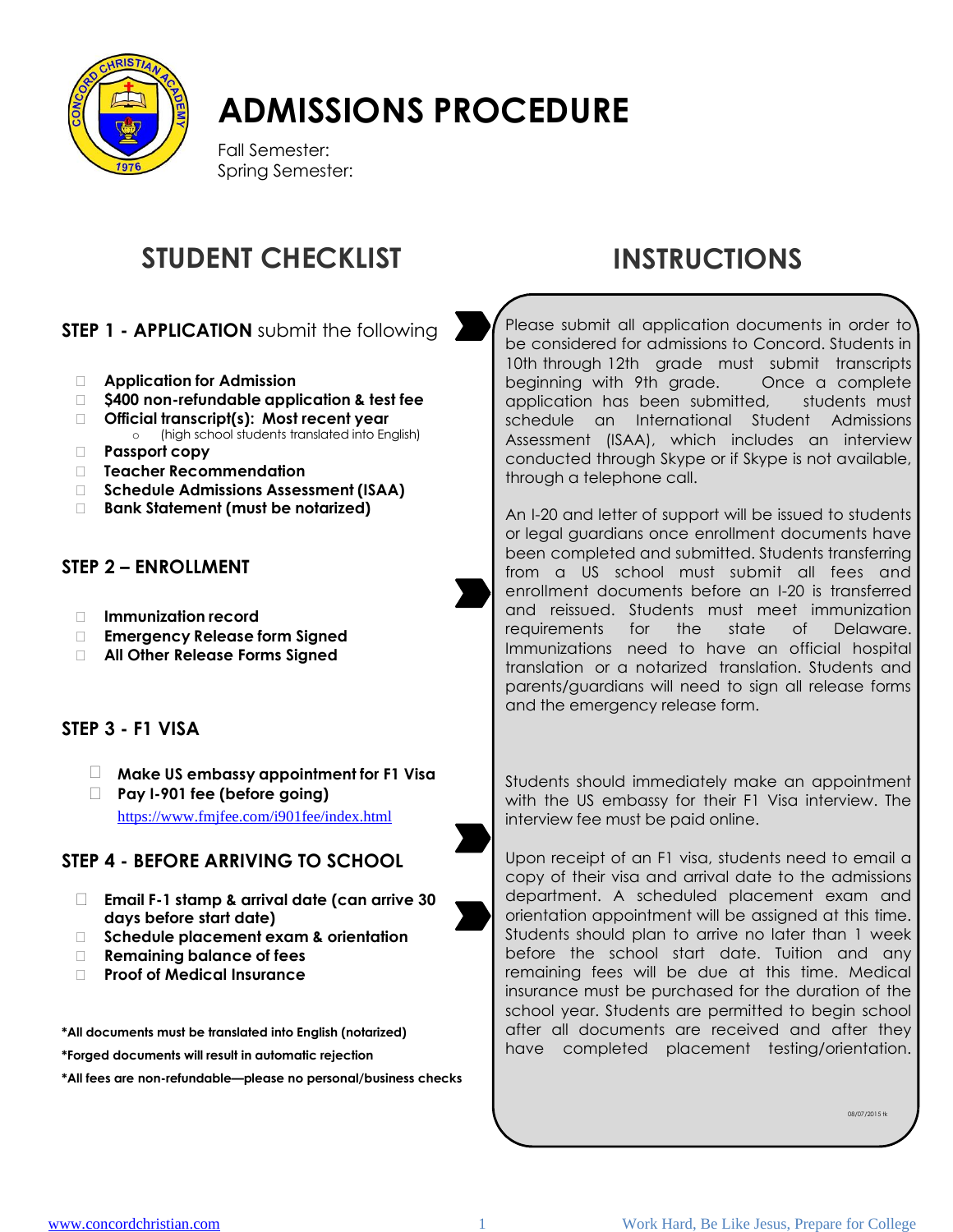

# **2021-2022 EXPLANATION OF FEES**

All fees are non-refundable No personal/business checks please

### **Your payment options are:**

- Cashier's Check (mailed to school office)
- ◆ Cash

### 2021-2022 International Student Program Fee Schedule

| <b>Application Fee</b> (new students only, non-refundable)                | \$400                          |
|---------------------------------------------------------------------------|--------------------------------|
| Book Fee (Digital is only for 9 <sup>th</sup> -12 <sup>th</sup> Grade):   | \$450/\$500 (Standard/Digital) |
| <b>Technology Fee:</b>                                                    | \$100                          |
| <b>Annual Enrollment Fee</b>                                              | \$100                          |
| <b>Sports Fee:</b> (This fee is per sport based on student participation) | \$100                          |
| Class Dues: $(9th-12th \text{ grade only})$                               | \$25                           |
| <b>High School Tuition:</b>                                               | \$7,200                        |

#### **Payment Options**

- Payment needs to be made by the time school starts.
- **•** All payments are made to Concord Christian Academy and paid in US currency.

#### **Payment Terms**

- Application fee must be submitted with application.
- **•** All fees are non-refundable.
- **•** All payments are made to Concord Christian Academy and paid in US currency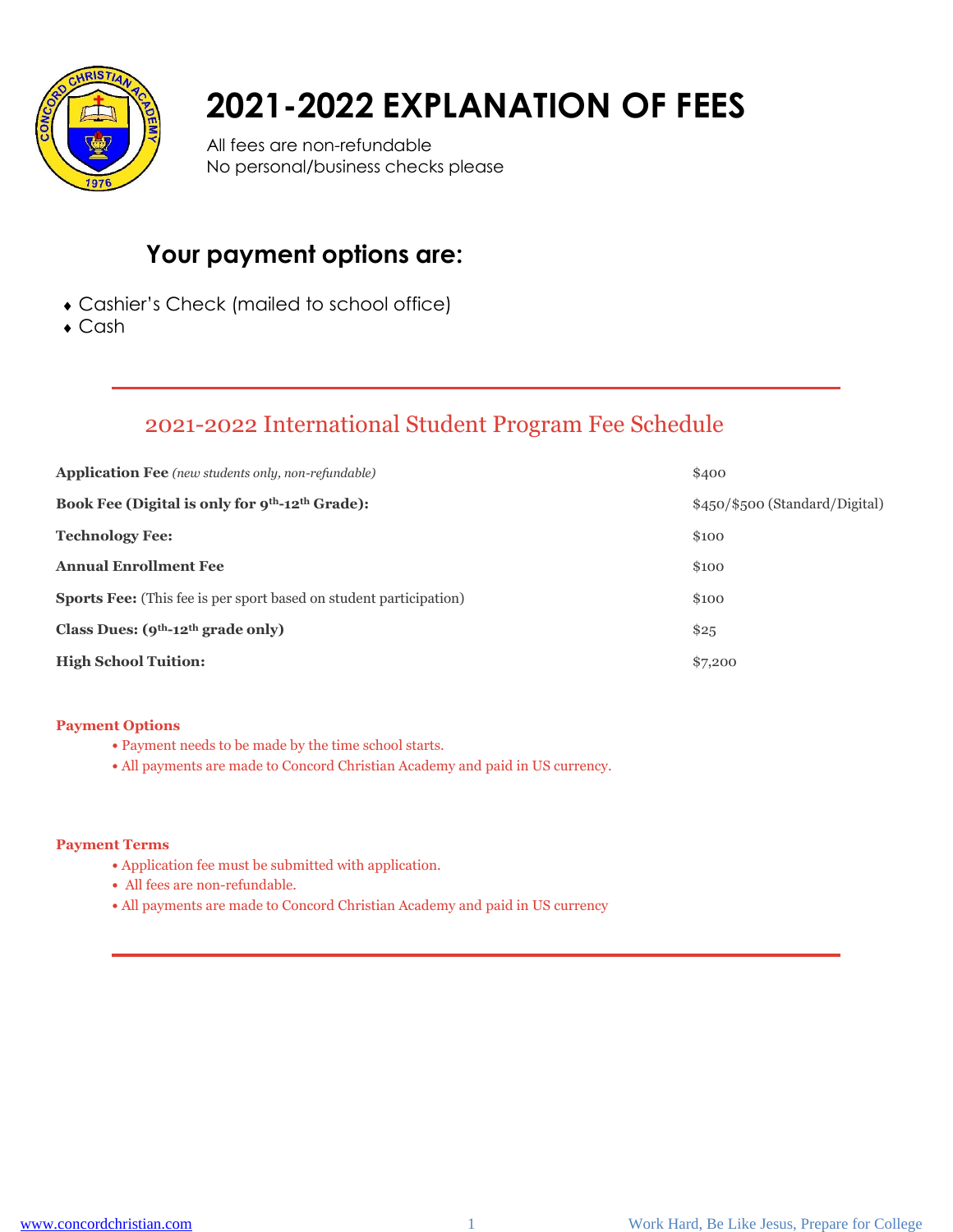

*CONCORD CHRISTIAN ACADEMY INTERNATIONAL STUDENT*

# **APPLICATION FOR ADMISSION**

**Office of Admissions** *Concord Christian Academy 2510 Marsh Road Wilmington, DE 19810 T. 302.475.3247 F.302.475.6462 info@concordchristian.com*

| New I-20: $\Box$ | Transfer I-20: $\frac{1}{2}$ |  |
|------------------|------------------------------|--|
| Date Received:   |                              |  |

### **APPLICANT INFORMATION**

|                          |                             |                    | English Nick Name: ____________________Grade Applying: _______ Age: ______ Date of Birth: ____/____/______<br>month date year |  |
|--------------------------|-----------------------------|--------------------|-------------------------------------------------------------------------------------------------------------------------------|--|
|                          |                             |                    |                                                                                                                               |  |
|                          |                             |                    |                                                                                                                               |  |
|                          |                             |                    |                                                                                                                               |  |
|                          |                             |                    |                                                                                                                               |  |
|                          |                             |                    |                                                                                                                               |  |
|                          |                             |                    |                                                                                                                               |  |
|                          |                             |                    | Do any of the following special issues need to be considered in order to better serve your student?                           |  |
| <b>Behavioral</b>        | $\Box$ Yes $\Box$ $\Box$ No | Developmental      | $\Box$ Yes $\Box$ No                                                                                                          |  |
| Learning Differences     | $\Box$ Yes $\Box$ No        | Psychiatric/Mental | $\Box$ Yes $\Box$ No                                                                                                          |  |
| Sensory (Visual/Hearing) | $\Box$ Yes $\Box$ No        | Hospitalizations   | $\Box$ Yes $\Box$ No                                                                                                          |  |
|                          |                             |                    |                                                                                                                               |  |
|                          |                             |                    |                                                                                                                               |  |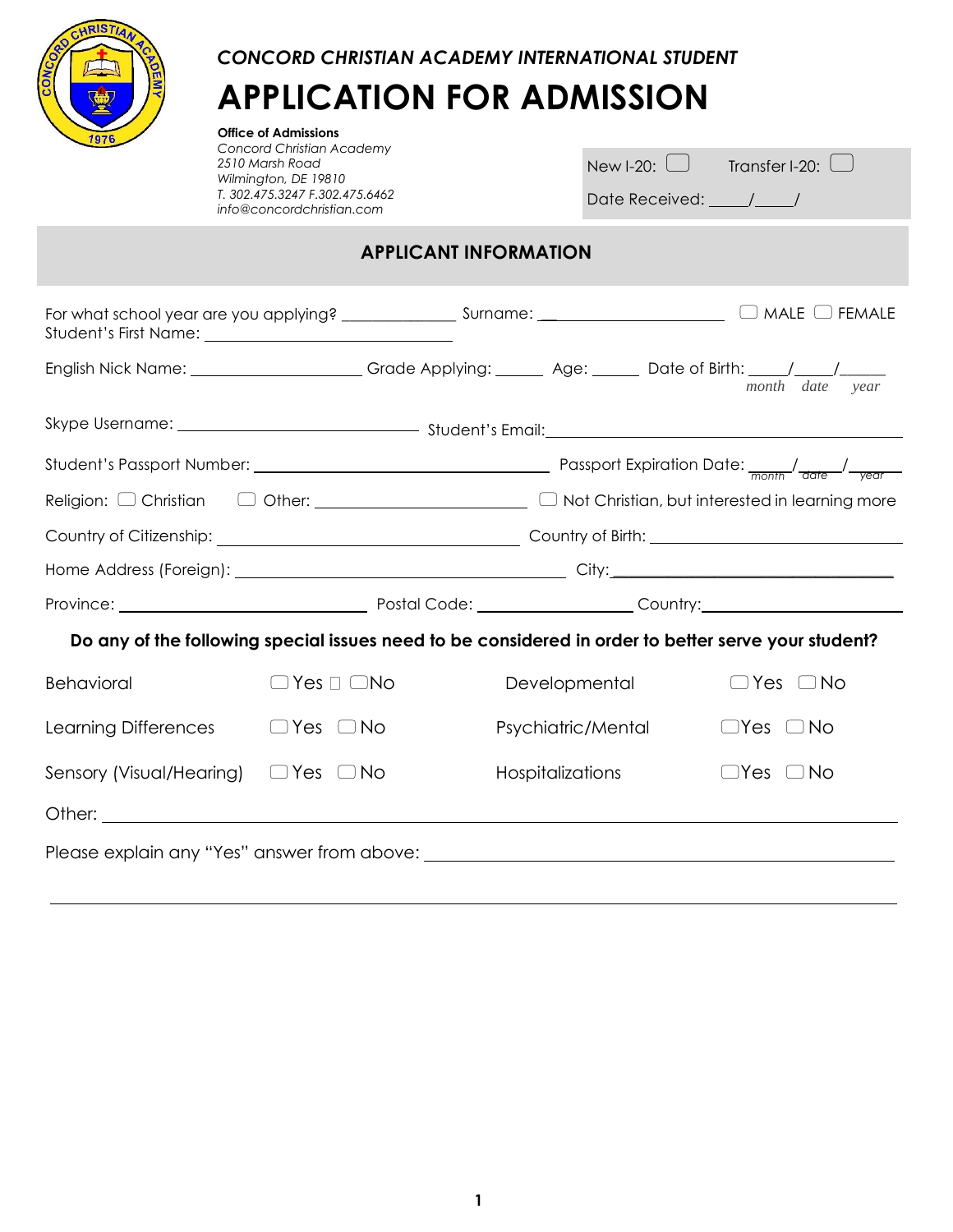### *CONCORD CHRISTIAN ACADEMY INTERNATIONAL STUDENT*

CHRISTIA

1976

**NO2** 

### **PREVIOUS SCHOOL**

| <b>APPLICATION CONTACT PERSON</b> |                                                               |
|-----------------------------------|---------------------------------------------------------------|
|                                   | Contact Person: Network and Security Relationship to Student: |
|                                   |                                                               |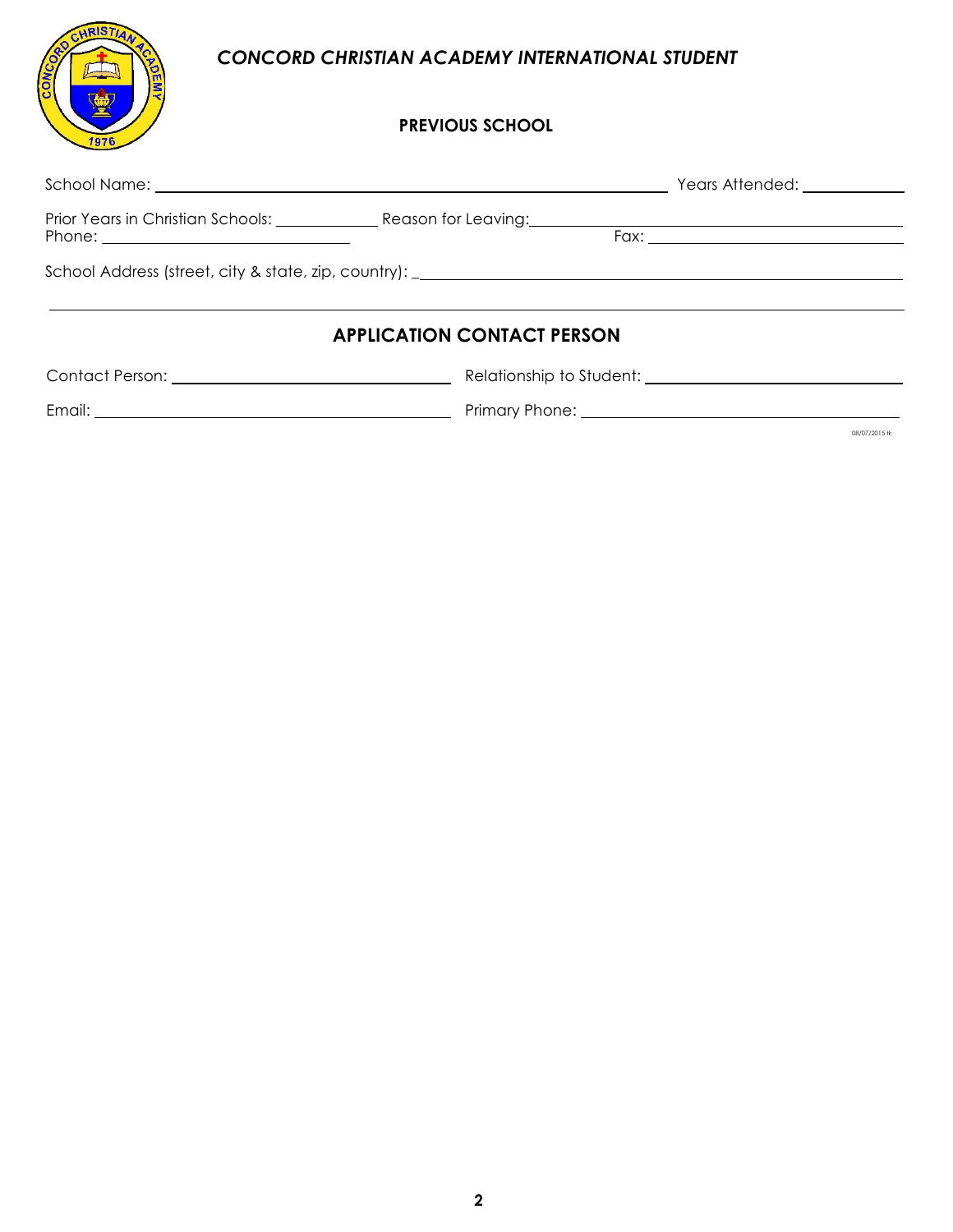#### **PARENT & GUARDIAN INFORMATION**

| <b>STUDENT'S FATHER</b>                                                          | <b>STUDENT'S MOTHER</b>                                                                                                                                                                                                              |  |  |
|----------------------------------------------------------------------------------|--------------------------------------------------------------------------------------------------------------------------------------------------------------------------------------------------------------------------------------|--|--|
|                                                                                  |                                                                                                                                                                                                                                      |  |  |
|                                                                                  | Primary Phone: <u>manual and primary phone:</u>                                                                                                                                                                                      |  |  |
|                                                                                  |                                                                                                                                                                                                                                      |  |  |
|                                                                                  |                                                                                                                                                                                                                                      |  |  |
| <b>LOCAL MALE GUARDIAN (if applicable)</b>                                       | <b>LOCAL FEMALE GUARDIAN (if applicable)</b>                                                                                                                                                                                         |  |  |
|                                                                                  |                                                                                                                                                                                                                                      |  |  |
|                                                                                  |                                                                                                                                                                                                                                      |  |  |
|                                                                                  |                                                                                                                                                                                                                                      |  |  |
|                                                                                  |                                                                                                                                                                                                                                      |  |  |
|                                                                                  |                                                                                                                                                                                                                                      |  |  |
| Are you a Christian? $\Box$ Yes<br>$\Box$ No                                     | Are you a Christian? $\Box$ Yes<br>$\Box$ No                                                                                                                                                                                         |  |  |
| Marital Status:<br>$\Box$ Married<br>$\Box$ Single<br><b>Divorced</b><br>Widowed | Marital Status:<br>$\Box$ Married<br>$\Box$ Single<br>Divorced<br>$\Box$ Widowed                                                                                                                                                     |  |  |
| Will the student be living with you? $\Box$ Yes<br>$\Box$ No                     | Will the student be living with you? $\Box$ Yes<br>$\Box$ No                                                                                                                                                                         |  |  |
| If no, please provide host family's contact information:                         | If no, please provide host family's contact information:                                                                                                                                                                             |  |  |
|                                                                                  | Host Name: <u>Name: Name School and School and School and School and School and School and School and School and School and School and School and School and School and School and School and School and School and School and S</u> |  |  |
|                                                                                  |                                                                                                                                                                                                                                      |  |  |
|                                                                                  | Address: Note and the second contract of the second contract of the second contract of the second contract of the second contract of the second contract of the second contract of the second contract of the second contract        |  |  |
| Student needs host family: $\Box$ Yes<br><b>No</b>                               |                                                                                                                                                                                                                                      |  |  |

*CONCORD CHRISTIAN ACADEMY operates and admits students of any race, color, national and ethnic origin and students are offered all rights, privileges and programs generally afforded or made available to* students at the school. It does not discriminate on the basis of race, color, national and ethnic origin in the *administration of its educational policies, admissions policies, tuition assistance programs, athletic and other school administered programs.*

08/07/2015 tk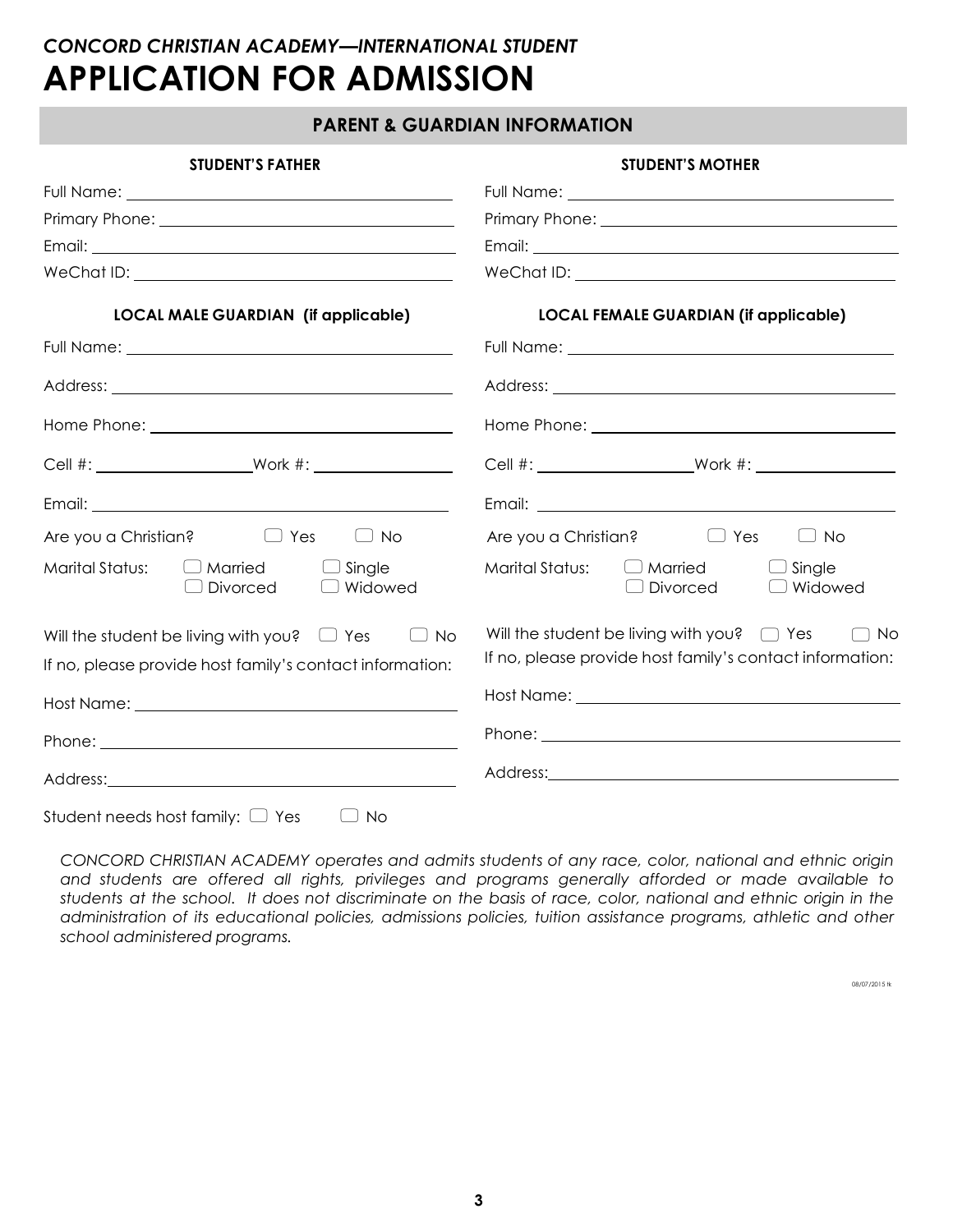### **FINANCIAL RESPONSIBILITY AND CONTRACT AGREEMENT**

| LIST COMPLETE INFORMATION FOR PERSON RESPONSIBLE FOR SCHOOL FINANCIAL ACCOUNT.           |                                                                             |                                                                                                                                                                                                                                                                                                                                                                                                                                                                                                                                                                                                                                                                                                                                |                               |
|------------------------------------------------------------------------------------------|-----------------------------------------------------------------------------|--------------------------------------------------------------------------------------------------------------------------------------------------------------------------------------------------------------------------------------------------------------------------------------------------------------------------------------------------------------------------------------------------------------------------------------------------------------------------------------------------------------------------------------------------------------------------------------------------------------------------------------------------------------------------------------------------------------------------------|-------------------------------|
| Current Address:<br>fif different from student) Number & Street                          |                                                                             |                                                                                                                                                                                                                                                                                                                                                                                                                                                                                                                                                                                                                                                                                                                                |                               |
|                                                                                          |                                                                             | City & State                                                                                                                                                                                                                                                                                                                                                                                                                                                                                                                                                                                                                                                                                                                   | Postal Code                   |
|                                                                                          |                                                                             |                                                                                                                                                                                                                                                                                                                                                                                                                                                                                                                                                                                                                                                                                                                                |                               |
|                                                                                          |                                                                             |                                                                                                                                                                                                                                                                                                                                                                                                                                                                                                                                                                                                                                                                                                                                |                               |
| Employer's Address: Number & Street                                                      |                                                                             | City & State                                                                                                                                                                                                                                                                                                                                                                                                                                                                                                                                                                                                                                                                                                                   | Postal Code                   |
| $\bullet$                                                                                | student's attendance at Concord Christian Academy.                          | We agree to meet all financial obligations promptly or immediately contact the school if a delay is necessary.<br>We understand that failure to meet the financial obligations of this student will result in termination of the                                                                                                                                                                                                                                                                                                                                                                                                                                                                                               |                               |
|                                                                                          |                                                                             |                                                                                                                                                                                                                                                                                                                                                                                                                                                                                                                                                                                                                                                                                                                                | Signature:___________________ |
| $\bullet$                                                                                | charged for payments returned by your financial institution for any reason. | We have received and read the Parent/Student Handbook for the school year. Tuition is calculated on the<br>basis of the entire school year. A fee, as stated in the Handbook and Tuition and Fee Schedule, will be                                                                                                                                                                                                                                                                                                                                                                                                                                                                                                             |                               |
|                                                                                          |                                                                             |                                                                                                                                                                                                                                                                                                                                                                                                                                                                                                                                                                                                                                                                                                                                |                               |
| We understand that all fees are non-refundable.                                          |                                                                             |                                                                                                                                                                                                                                                                                                                                                                                                                                                                                                                                                                                                                                                                                                                                | Signature: __________         |
|                                                                                          |                                                                             |                                                                                                                                                                                                                                                                                                                                                                                                                                                                                                                                                                                                                                                                                                                                |                               |
|                                                                                          | We understand that uniforms must be purchased at an additional fee.         |                                                                                                                                                                                                                                                                                                                                                                                                                                                                                                                                                                                                                                                                                                                                |                               |
|                                                                                          |                                                                             |                                                                                                                                                                                                                                                                                                                                                                                                                                                                                                                                                                                                                                                                                                                                | Signature:___________________ |
| $\bullet$<br>incompliance.                                                               |                                                                             | We understand that a \$75 ISAA rescheduling fee will be enforced due to failure to attend, tardiness, or                                                                                                                                                                                                                                                                                                                                                                                                                                                                                                                                                                                                                       |                               |
|                                                                                          |                                                                             |                                                                                                                                                                                                                                                                                                                                                                                                                                                                                                                                                                                                                                                                                                                                | Signature: 1988               |
| civil court for such disputes, except to enforce a legally binding arbitration decision. | <b>CONCILIATION AGREEMENT</b>                                               | The parties to this agreement believe that the Bible commands them to make every effort to live at peace and to<br>resolve disputes with each other in private or within the Christian church. Therefore, the parties agree that any<br>claim or dispute arising out of or related to this Agreement shall be settled by Biblically-based mediation and, if<br>necessary, arbitration in accordance with the Rules of Procedure for Christian Conciliation for the Association of<br>Christian Conciliation Services. The parties agree that these methods shall be the sole remedy for any controversy<br>or claim arising out of this Agreement and expressly waive their right to file a lawsuit against one another in any |                               |
| our financial obligations to the school.                                                 |                                                                             | To the best of our knowledge, all information stated in this application is true and accurate. It is understood that this is an<br>application for enrollment only and that space will not be reserved until the enrollment process is completed and the full<br>tuition and fees have been paid. We understand that ALL FEES ARE NON-REFUNDABLE, except as stated in the refund policy in<br>the Parent/Student Handbook and the International Student Tuition Agreement. Our signatures below indicate that we have<br>read and agree to this Financial Contract and Conciliation Agreement and upon final acceptance will be responsible to meet                                                                            |                               |

| <b>Parent Signature</b>   | Date | <b>Parent Signature</b>   | Date |               |
|---------------------------|------|---------------------------|------|---------------|
| <b>Guardian Signature</b> | Date | <b>Guardian Signature</b> | Date |               |
|                           |      |                           |      | 08/07/2015 fk |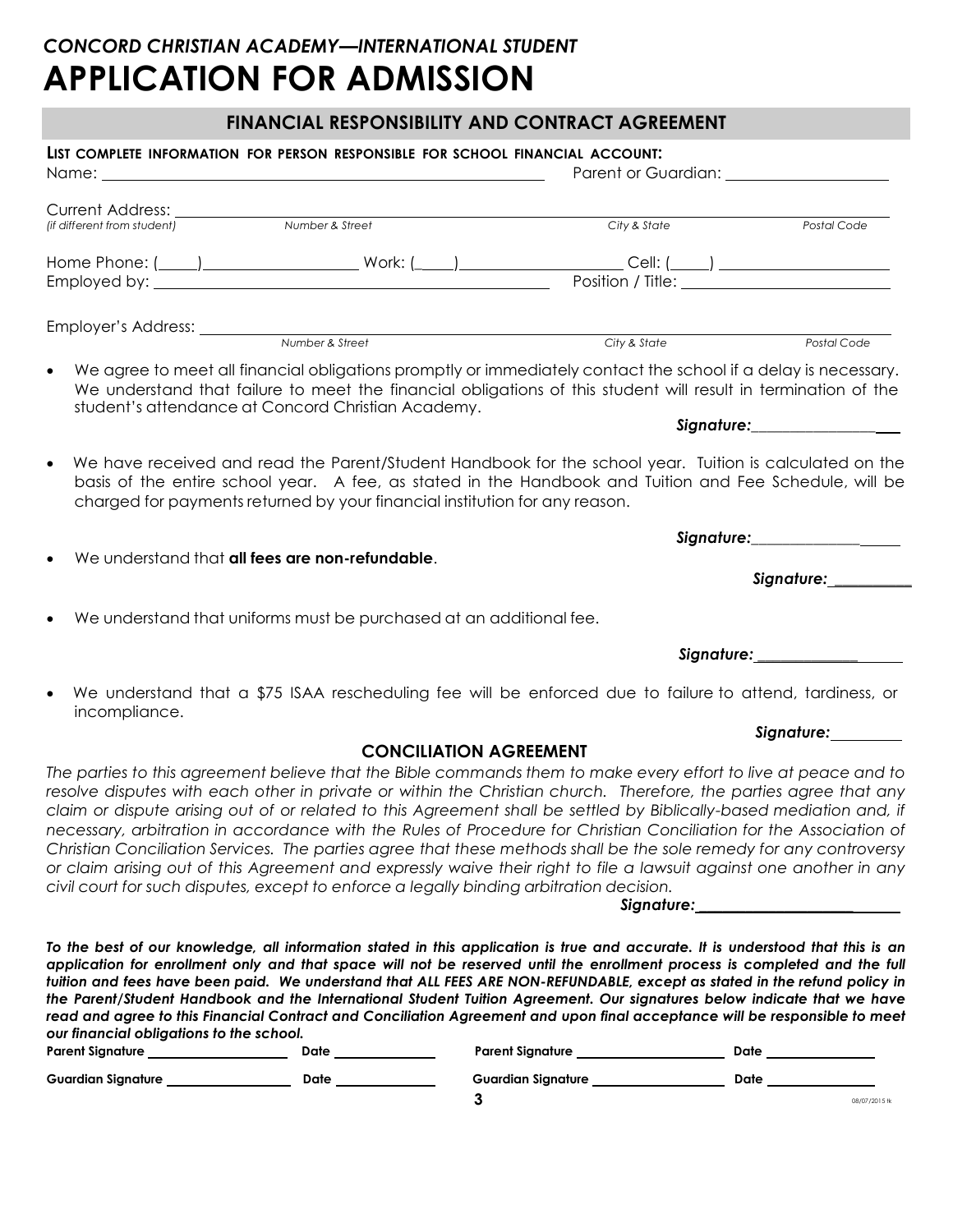### **STATEMENT OF COOPERATION**

We understand that our signatures on this application signify that, prior to enrolling our child at Concord Christian Academy, we have reviewed the Parent/Student Handbook containing school policies and agree to support and to be governed by its conditions.

*Signature: \_\_\_\_\_\_\_\_\_\_\_\_\_\_\_\_\_\_\_\_\_\_\_\_\_*

Openings are filled on a "first-come" basis; however, we understand that formal admission is also granted to those students who are able to benefit most strongly from CCA's form of Christian education. We further understand that receipt of this enrollment application does not automatically imply acceptance. The school reserves the right to select or reject any applicant.

*Signature: \_\_\_\_\_\_\_\_\_\_\_\_\_\_\_\_\_\_\_\_\_*

### **ENROLLMENT AND WITHDRAW POLICIES**

- Students and guardians must attend orientation before starting school
- Notice of withdrawal must be done in writing on a Withdrawal Form by the parent or guardian
- The following conditions may result in disciplinary actions, including but not limited to expulsion:
	- failure to maintain a minimum 2.0 GPA
		- failure to follow school rules

*Signature: \_\_\_\_\_\_\_\_\_\_\_\_\_\_\_\_\_\_\_\_\_*

### **WE AGREE TO IMMEDIATELY WITHDRAW OUR CHILD FROM CCA FOR ANY OF THE FOLLOWING:**

- Lack of regular attendance
- Continued school failure after appropriate counseling
- Failure to comply with additional requirements for the student
- Continued actions contrary to the accepted practice of the school
- Failure to meet financial obligations
- Possession of firearms or weapons
- Theft, vandalism, possession or use of alcoholic beverages or narcotics on/off campus or at a school function
- Scandalous or immoral conduct on or off campus or considered contrary to the moral position of our school
- Seriously endangering fellow students or the reputation of the school on or off campus
- Any action, by the student and/or parent, considered serious enough as determined by the Administration

*Signature:\_\_\_\_\_\_\_\_\_\_\_\_\_\_\_\_\_\_\_*

We give permission for my child's likeness and/or name to be used in printed advertisements or on our website for **promotional purposes only.**

*Signature \_\_\_\_\_\_\_\_\_\_\_\_\_\_\_\_\_\_\_\_*

THE INFORMATION ON THIS APPLICATION IS TRUE AND CORRECT TO THE BEST OF OUR KNOWLEDGE. UPON ACCEPTANCE OF OUR STUDENT, WE AGREE TO ABIDE BY ALL RULES AND REGULATIONS OF THE SCHOOL AND AUTHORIZE THE SCHOOL TO ADMINISTER SUCH DISCIPLINARY MEASURES, AS MAY BE DEEMED NECESSARY AND PROPER BY THE ADMINISTRATION. OUR SIGNATURES BELOW INDICATE THAT WE HAVE READ **AND AGREE TO THE STATEMENT OF COOPERATION.**

| <b>Parent Signature</b>   | Date | <b>Parent Signature</b>   | Date |
|---------------------------|------|---------------------------|------|
| <b>Guardian Signature</b> | Date | <b>Guardian Signature</b> | Date |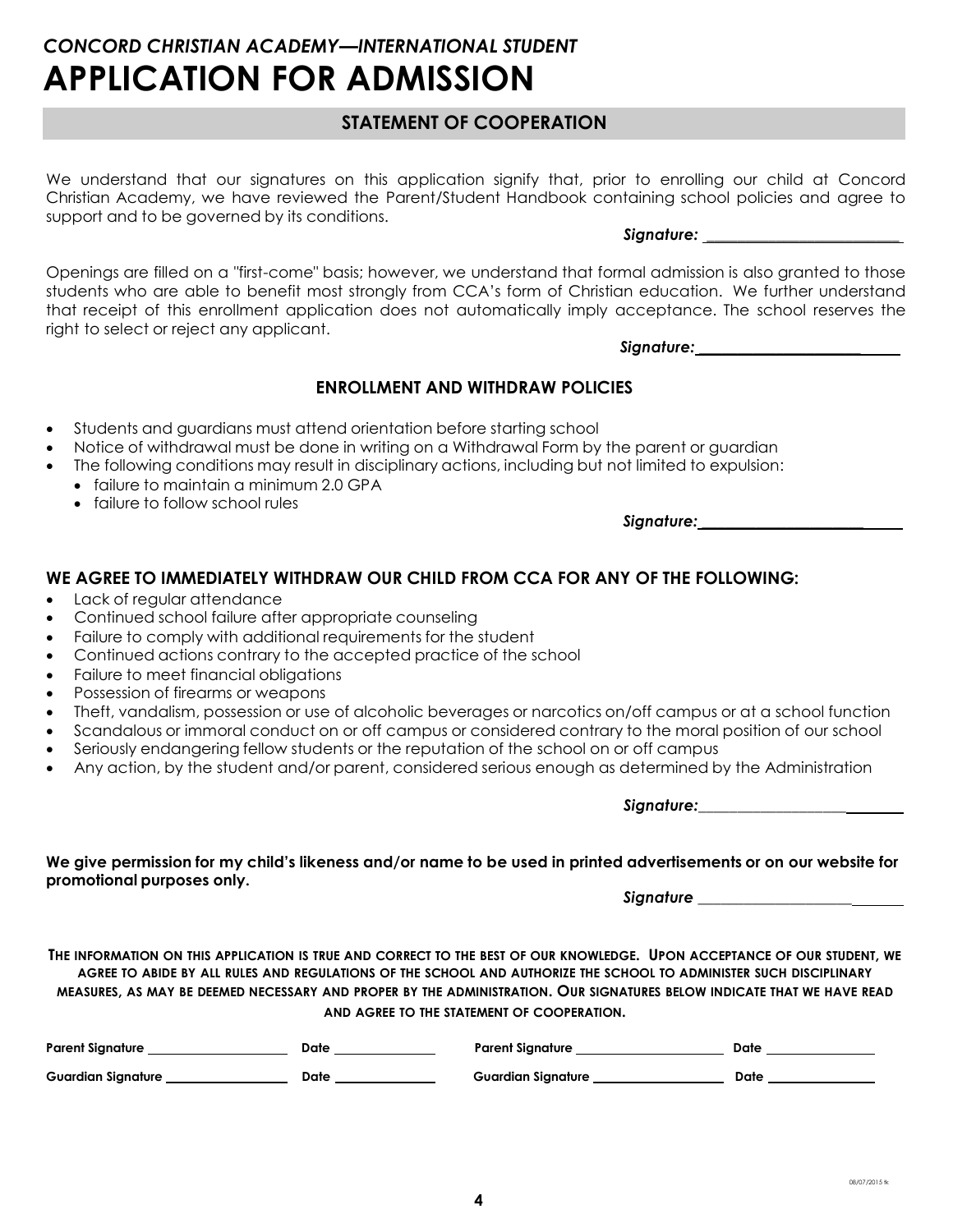### **SECONDARY STUDENT QUESTIONNAIRE**

#### **6-12th grade students must complete this form**

*Please print clearly*

### **SECTION ONE**

| 1. Please explain why you are pursuing an education in the United States. |
|---------------------------------------------------------------------------|
|---------------------------------------------------------------------------|

*2. Why are you interested in attending Concord Christian Academy?*

*3. What are your educational goals?*

*4. What personal goals have you set for yourself?*

*5. What would you consider to be the most important thing in life?*

*6. Please explain how you plan to be disciplined with your time and studies at CCA.*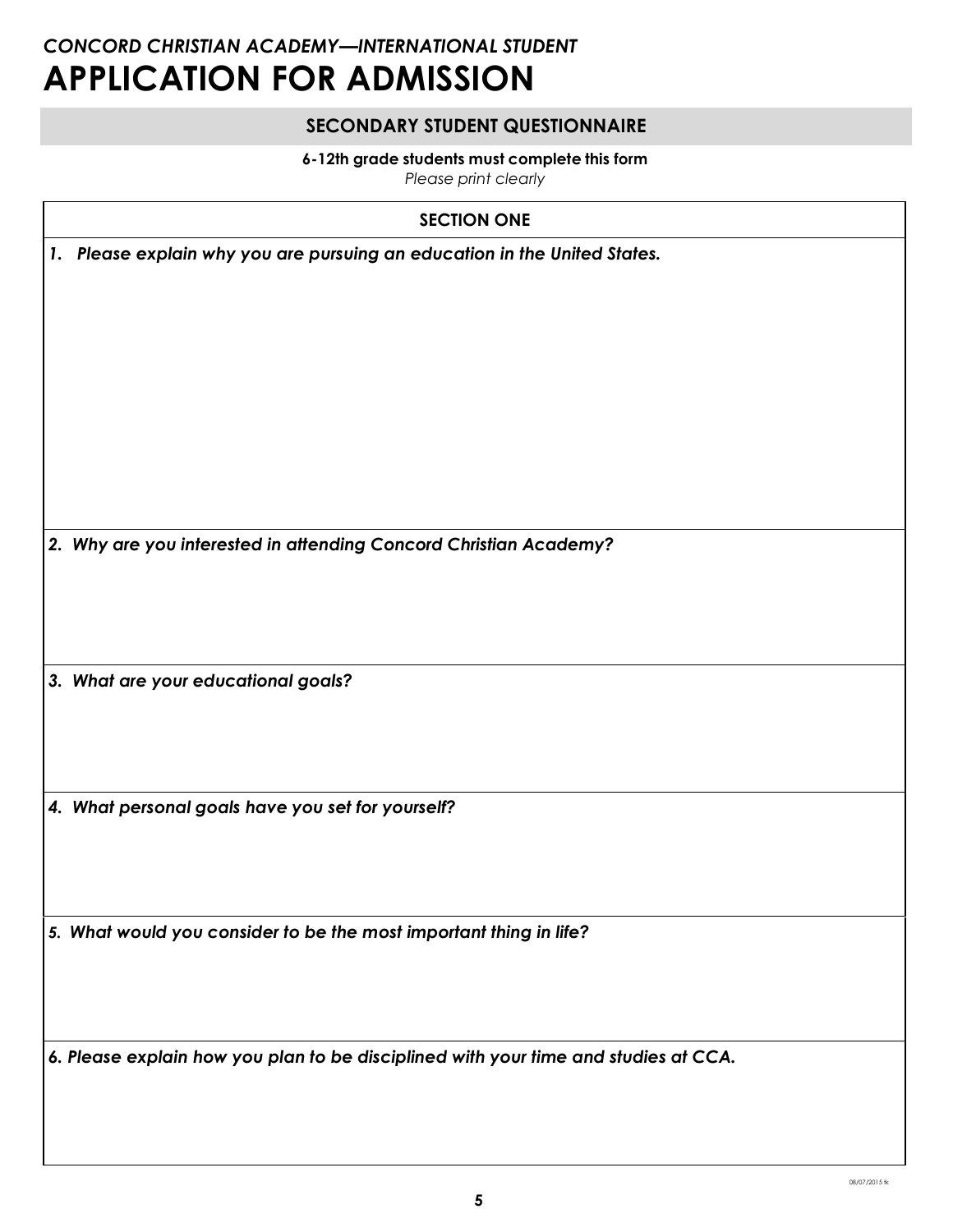|                                                                                                                                                           |                                                                           | <b>SECONDARY STUDENT QUESTIONNAIRE CONT'D</b> |   |   |            |           |
|-----------------------------------------------------------------------------------------------------------------------------------------------------------|---------------------------------------------------------------------------|-----------------------------------------------|---|---|------------|-----------|
|                                                                                                                                                           |                                                                           | <b>SECTION TWO</b>                            |   |   |            |           |
| 1. Do you consider yourself to be a Christian? $\Box$ Yes<br>If "Yes" indicate the basis for your belief, if "No" what religion do you consider yourself? |                                                                           | No.<br>$\Box$                                 |   |   |            |           |
| 2. Do you agree to follow the CCA Handbook? $\Box$ Yes                                                                                                    |                                                                           | $\Box$ No                                     |   |   |            |           |
| 3. How would you rate your grades as a student? A B C                                                                                                     |                                                                           |                                               | D | F |            |           |
| 4. How well do you speak & understand English? $\Box$ fluently $\Box$ well $\Box$ very little                                                             |                                                                           |                                               |   |   | none       |           |
| 5. Do you smoke?                                                                                                                                          | $\Box$ Yes<br>No                                                          | If no, have you ever smoked?                  |   |   | Yes        | No        |
| 6. Do you drink alcohol?                                                                                                                                  | $\Box$ Yes<br>$\Box$ No                                                   | If no, have you ever drunk alcohol?           |   |   | $\Box$ Yes | <b>No</b> |
| 7. Do you use drugs?                                                                                                                                      | $\Box$ Yes<br><b>No</b><br>$\begin{pmatrix} 1 & 1 \\ 1 & 1 \end{pmatrix}$ | If no, have you ever used drugs?              |   |   | $\Box$ Yes | No        |
| 8. What style of music do you listen to?                                                                                                                  |                                                                           |                                               |   |   |            |           |
|                                                                                                                                                           |                                                                           |                                               |   |   |            |           |
| 10. What hobbies or athletic skills do you have an interest in?                                                                                           |                                                                           |                                               |   |   |            |           |

*11. How would you rate yourself in regards to the following factors?*

|                           | High                     |                |   |                | Low |
|---------------------------|--------------------------|----------------|---|----------------|-----|
| Friendship                | $\overline{\phantom{a}}$ | 2              | 3 | 4              | 5   |
| Honesty                   | $\overline{1}$           | $\overline{2}$ | 3 | $\overline{4}$ | 5   |
| Scholarship               | $\overline{1}$           | 2              | 3 | $\overline{4}$ | 5   |
| <b>Dedication</b>         | $\overline{\phantom{a}}$ | $\overline{2}$ | 3 | 4              | 5   |
| Loyalty 1                 |                          | 2              | 3 | 4              | 5   |
| Love of God 1             |                          | 2              | 3 | 4              | 5   |
| Relationship with Parents | $\overline{1}$           | 2              | 3 | 4              | 5   |
| Church involvement        | $\overline{1}$           | $\overline{2}$ | 3 | 4              | 5   |
| Leadership                | -1                       | 2              | 3 | 4              | 5   |

### *12. Is there anything you indicated above that you would like to explain?*

*I have read Concord Christian Academy Parent/Student Handbook containing the school policies, including the*  dress code and discipline policies. I agree to conduct myself in such a manner as to conform with these policies to *the best of my ability.*

*Student Signature Date*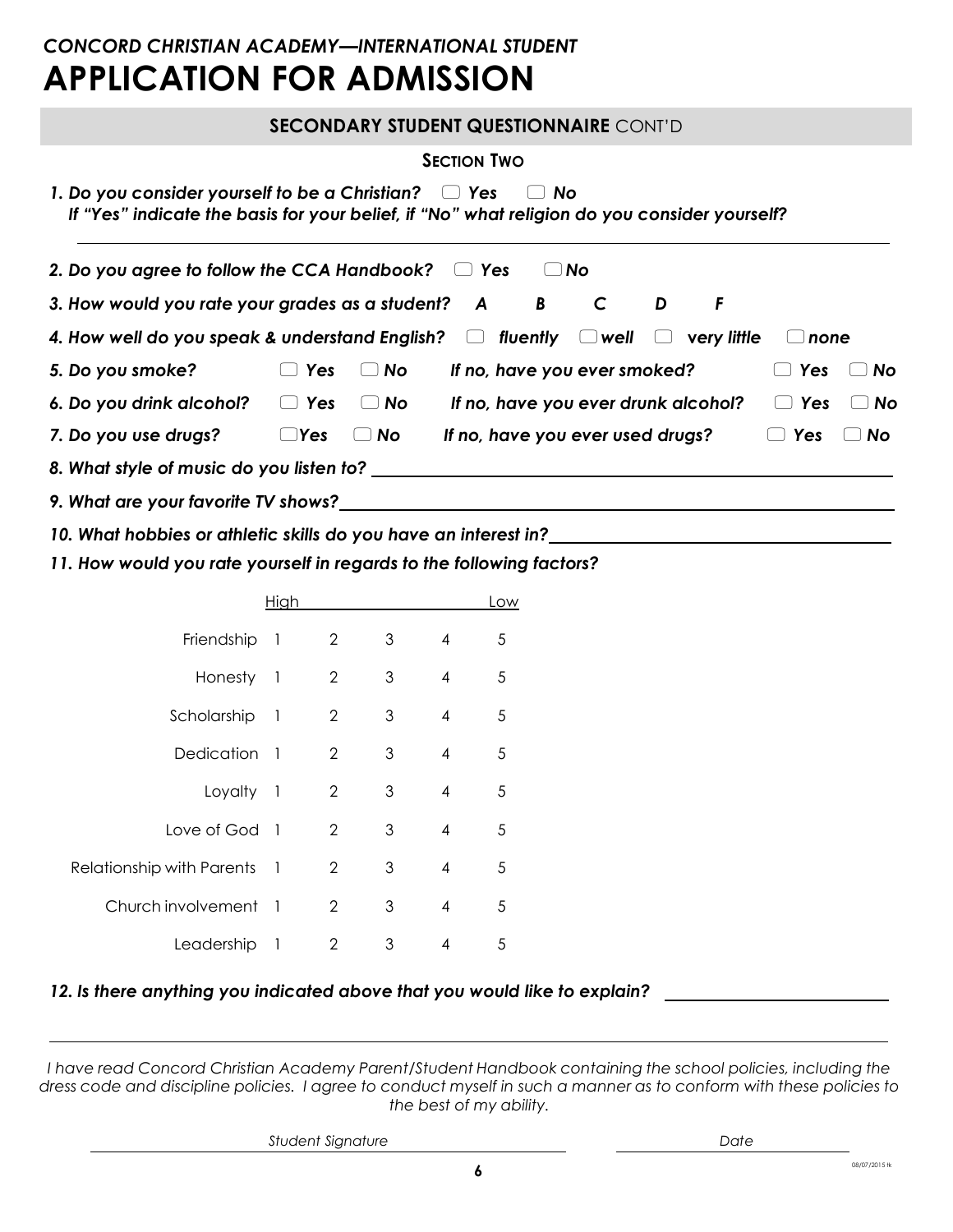**Office of Admissions Concord Christian Academy** *2510 Marsh Road Wilmington, DE 19810 P.302.475.3247 F.302.475.6462* 

### *info@concorchristian.com* **TEACHER RECOMMENDATION**

Name of Applicant Grade Applying For

This form is to be completed by school officials: English and Math teachers are encouraged. The evaluation will be used by persons on the Admissions Committee and will not become part of the student's cumulative folder; therefore, this form will not be open to general review. Thank you for your time in preparing this report. Your carefully considered judgment will have a direct bearing on this student's acceptance. School: Date Student Entered:

Teacher Name & Subject:

In relation to other students in the applicant's age group, please check the appropriate box for each item below.

| <b><i>STUDENT RATING</i></b>                                                                                                                                       | <b>EXCELLENT</b> | GOOD | <b>AVERAGE</b> | <b>POOR</b> |
|--------------------------------------------------------------------------------------------------------------------------------------------------------------------|------------------|------|----------------|-------------|
| <b>Motivation:</b><br>Committed to learning; attentive to goals; inclined to<br>complete tasks; works beyond minimal expectations                                  |                  |      |                |             |
| <b>Sense of Responsibility:</b><br>Concerned with welfare and rights of others; respects<br>other's and school's property; follows school rules and<br>regulations |                  |      |                |             |
| <b>Personal Relationships:</b><br>Works well in groups; liked by students/adults; relates to<br>peers and adults in a respectful manner                            |                  |      |                |             |
| <b>Initiative and Leadership:</b><br>Often called upon to lead group activities; voluntarily<br>participates in class and co-curricular activities.                |                  |      |                |             |
| Cooperation                                                                                                                                                        |                  |      |                |             |
| <b>General Conduct/Effort</b>                                                                                                                                      |                  |      |                |             |
| <b>Work and Study Habits</b>                                                                                                                                       |                  |      |                |             |

#### *Comments on the above areas*:

**Attendance at school:** Number of absences: Number of tardies: Number of tardies:

1. If this student is in any advanced sections or programs in your school, please explain:

2. In which areas do you feel this student needs improvement?

3. Has the student been recognized for any outstanding academic, athletic, and/or artistic performance?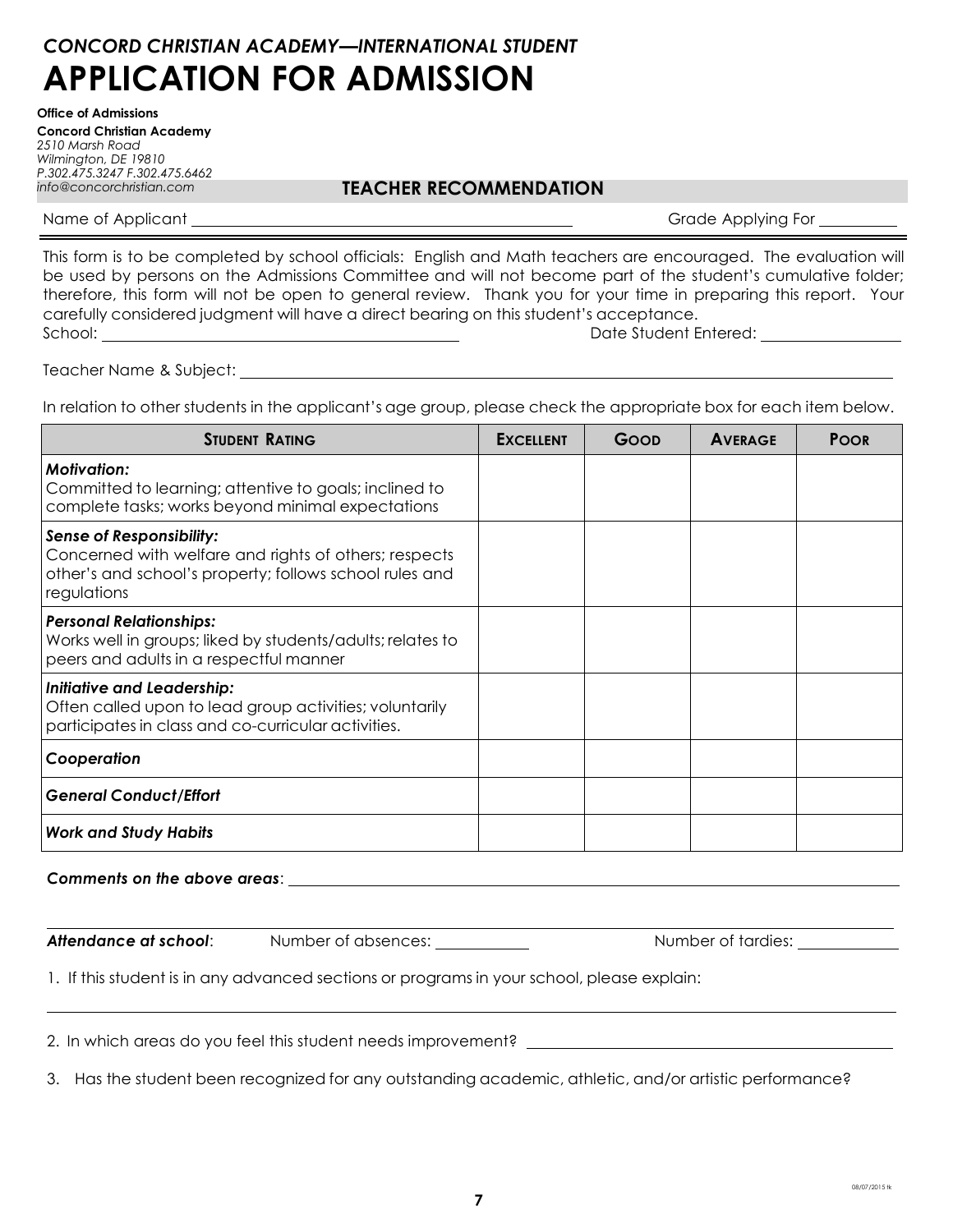|    | <b>TEACHER RECOMMENDATION CONT'D</b>                                                                    |                     |                         |  |
|----|---------------------------------------------------------------------------------------------------------|---------------------|-------------------------|--|
|    |                                                                                                         |                     |                         |  |
| 5. | Has the student been subjected to any serious disciplinary procedure?                                   |                     | $\Box$ Yes<br><b>No</b> |  |
| 6. | Is there any additional information that you think might or should influence our decision about this    |                     |                         |  |
| 5. | Have you ever known the applicant to smoke, drink or use drugs?<br>$\Box$ Yes<br>No                     |                     |                         |  |
| 8. | To your knowledge, is the applicant's family involved in the applicant's education?                     |                     |                         |  |
|    | <b>Recommendation:</b>                                                                                  | <b>Academically</b> | Personally              |  |
|    | 1. I strongly recommend this student<br>2. I recommend this student<br>3. I recommend with reservations |                     |                         |  |
|    |                                                                                                         |                     |                         |  |
| 4. | I do not recommend this student                                                                         |                     |                         |  |
| 5. | Please call the Principal                                                                               |                     |                         |  |
|    |                                                                                                         |                     |                         |  |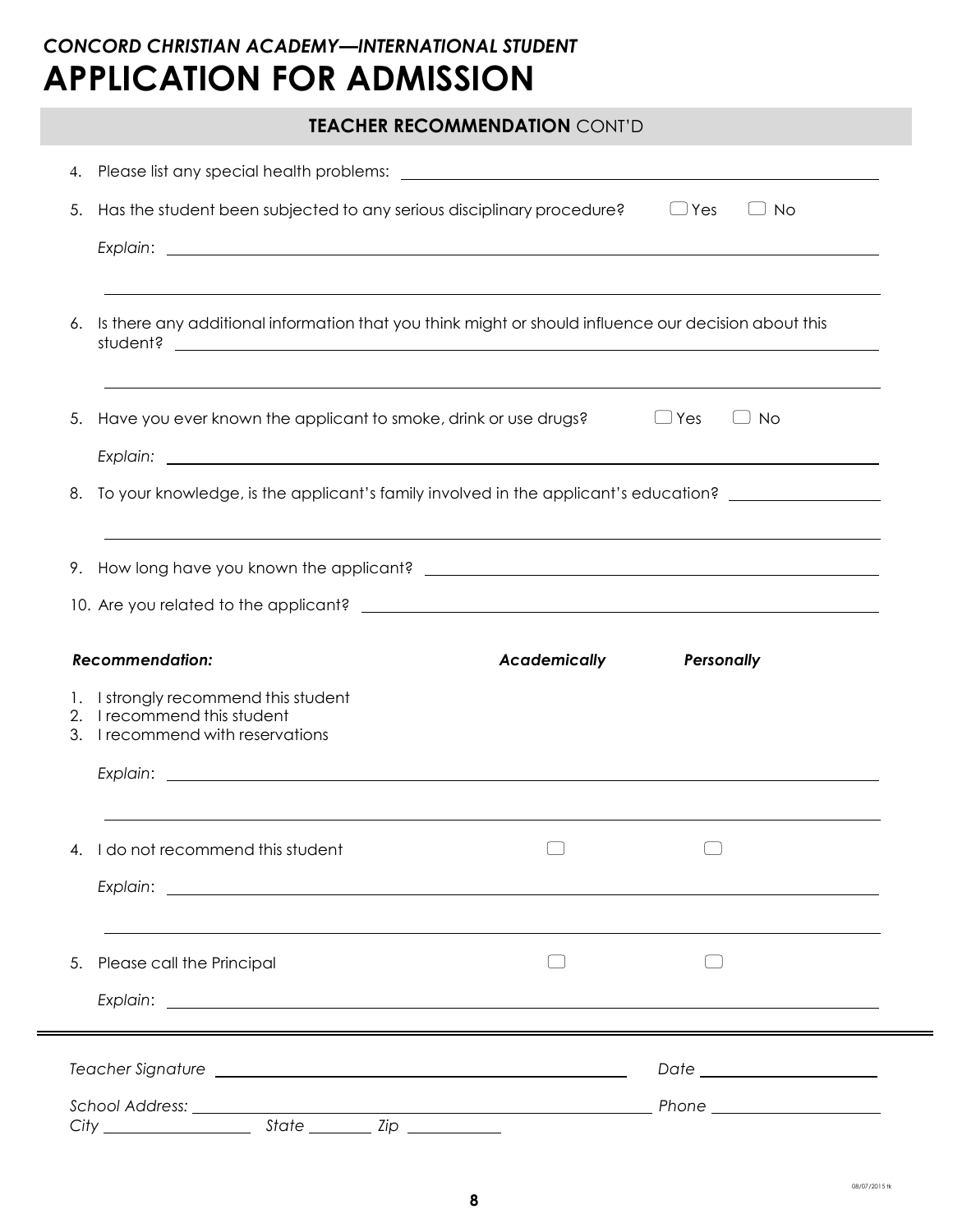### **FAMILY INFORMATION**

The following information will be used by Concord Christian Academy (CCA) and the American Association of Christian Schools (AACS) to assist in meeting the changing needs of students and families. CCA operates and admits students of any race, color, national and ethnic origin, and students are offered all rights, privileges and programs generally afforded or made available to students at the school. It does not discriminate on the basis of race, color, national and ethnic origin of its education policies, admission, policies, tuition assistance programs, athletic and other school administered programs. This information will not be shared with any other institution.

| 1. | Adult(s) in home?                             |                                                         | 7. | <b>Father's Ethnicity</b>                           | <b>Mother's Ethnicity</b> |
|----|-----------------------------------------------|---------------------------------------------------------|----|-----------------------------------------------------|---------------------------|
|    | Father                                        | Mother                                                  |    | African-American                                    | African-American          |
|    | Guardian                                      | <b>Host Family</b>                                      |    | Caucasian                                           | $\Box$ Caucasian          |
|    |                                               |                                                         |    | Chinese                                             | Chinese                   |
| 2. | <b>Father's Age</b>                           | <b>Mother's Age</b>                                     |    | Filipino                                            | Filipino                  |
|    | Under 20                                      | Under 20                                                |    | Hispanic                                            | Hispanic                  |
|    | 20-29                                         | 20-29                                                   |    | Indian                                              | Indian                    |
|    | 30-39                                         | 30-39                                                   |    | Japanese                                            | Japanese                  |
|    | 40-49                                         | 40-49                                                   |    | Korean                                              | Korean                    |
|    | 50-59                                         | 50-59                                                   |    | Taiwanese                                           | Taiwanese                 |
|    | 60 or older                                   | 60 or older                                             |    | Other <sub>200</sub>                                | Other                     |
|    |                                               |                                                         | 8. | <b>Father's occupation</b>                          | Mother's occupation       |
| 3. |                                               | Father's level of education Mother's level of education |    | Clerical                                            | Clerical                  |
|    | High School Diploma                           | High School Diploma                                     |    | Laborer                                             | Laborer                   |
|    | Associate's Degree                            | Associate's                                             |    | Military                                            | Military                  |
|    | <b>Bachelor's Degree</b>                      | <b>Bachelor's Degree</b>                                |    | Professional                                        | Professional              |
|    | Master's Degree                               | Master's Degree                                         |    | Other $\sqrt{ }$                                    | Other $\_$                |
|    | Doctorate                                     | Doctorate                                               | 9. | Which best describes the income level in your       |                           |
|    | Which best describes your place of residence? |                                                         |    | □ Under \$20,000                                    | $$100,000 - $149,000$     |
| 4. |                                               |                                                         |    | $$20,000 - $49,000$                                 | \$150,000 - \$199,000     |
|    | Rent                                          | Own                                                     |    | $$50,000 - $79,000$                                 | \$200,000 or more         |
| 5. | Ages of the children in your home?            |                                                         |    | \$80,000 - \$99,000                                 |                           |
|    | $\Box$ 0-5 years of age                       | $\Box$ 13-18 years of age                               |    | 10. Is this the student's first year of enrollment? |                           |
|    | 6-12 years of age                             | Over 18 years of age                                    |    | Yes                                                 | No.                       |
| 6. | What is your church affiliation?              |                                                         |    | 11. If yes, how did you learn about Concord?        |                           |
|    | <b>Baptist</b>                                | Methodist                                               |    | $\Box$ aacs                                         | Newspaper Ad              |
|    | Catholic                                      | Non-Denominational Christian                            |    | Agent                                               | <b>Concord Website</b>    |
|    | Lutheran                                      | Other _____________                                     |    | <b>Education Fair</b>                               | Other Website             |
|    |                                               |                                                         |    | Flyer                                               | <b>Television Ad</b>      |
|    |                                               |                                                         |    | Friend                                              | <b>Yellow Pages</b>       |
|    |                                               |                                                         |    | Other                                               |                           |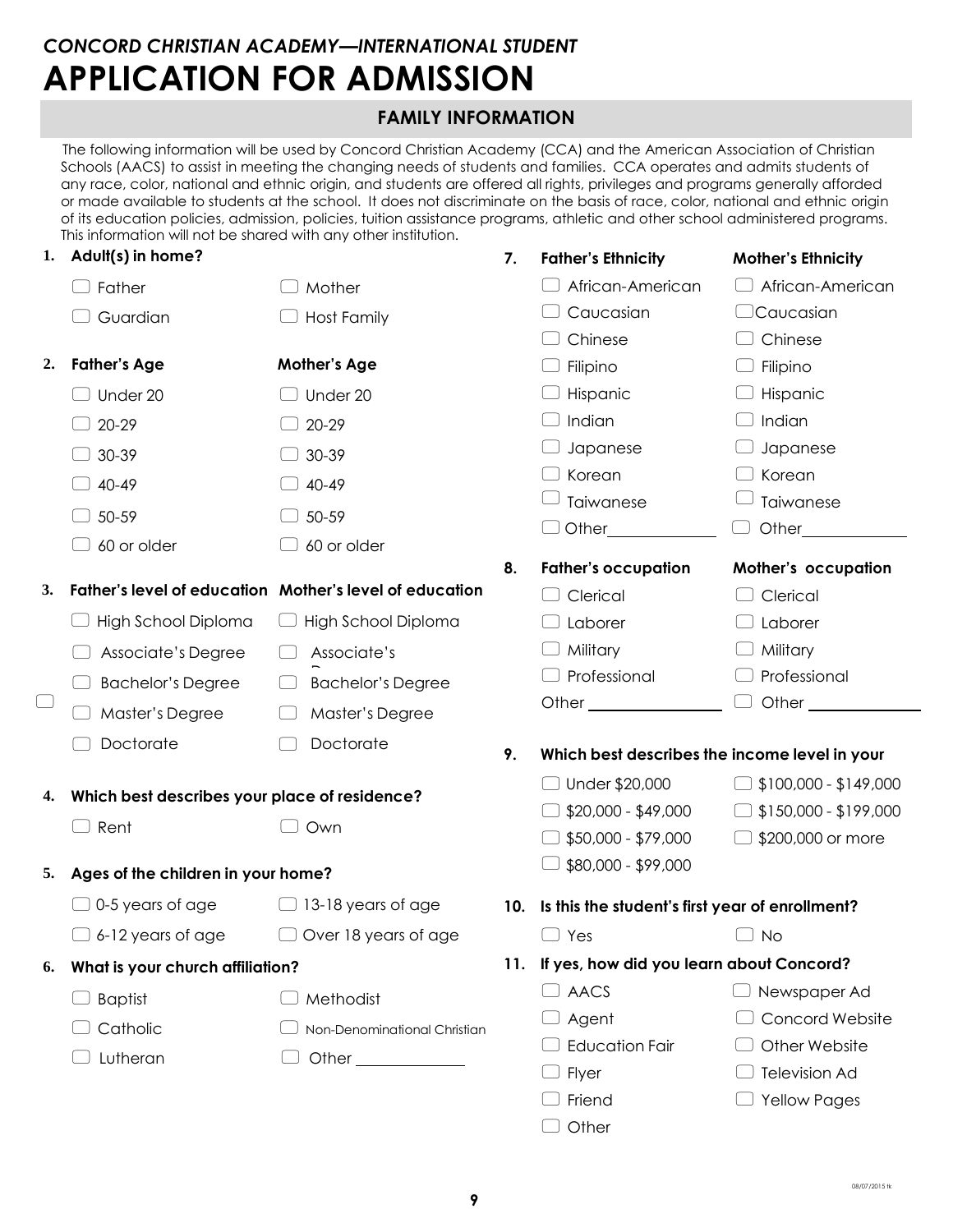### **EDUCATION DELAWARE ADMINISTRATIVE CODE**

#### **Health and Safety Immunizations**

"**Approved Vaccine**" means a vaccine, vaccine combination, formulation, or schedule which has been reviewed and accepted by the Division of Public Health (DPH) based upon Centers for Disease Control and Prevention (CDC) Recommended Immunization Schedule.

"**School Enterer**" means any child between birth and twenty (20) years inclusive entering or being admitted to a Delaware school for the first time, including but not limited to, foreign exchange

students, immigrants, students from other states and territories and children entering from nonpublic schools. "**Secondary School**", for the purposes of this regulation, means a school with a grade or age configuration including any of the following: grade 9, grade 10, grade 11, or grade 12.

#### **Minimum Immunizations Required for All School Enterers**

All School Enterers shall have immunizations given up to four days prior to the minimum interval or age and shall include:

• Four or more doses of diphtheria, tetanus, pertussis (DTaP, DTP, or other Approved Vaccine). Notwithstanding this requirement:

- A child who received a fourth dose prior to his or her fourth birthday shall have a fifth dose;
- A child who received the first dose of diphtheria and tetanus containing vaccine as adult Td
- vaccine at or after age seven may meet this requirement with only three doses of Td or Approved Vaccine.
- A booster dose of Tdap (adult) is strongly recommended by DPH for all students at age 11-12 years (preferred) or through 18 years and required.
	- Three or more doses of inactivated polio virus vaccine (IPV), oral polio vaccine (OPV), or an Approved Vaccine.

Notwithstanding this requirement:

- A child who received a third dose prior to his or her fourth birthday shall have a fourth dose.
- Two doses of measles, mumps and rubella (MMR) Approved Vaccine. The first dose should be administered on or after the age of 12 months. The second dose should be administered after the fourth birthday.
- Disease histories for measles, rubella and mumps shall not be accepted unless serologically confirmed.
- Three doses of Hepatitis B vaccine.
- For children 11 to 15 years old age, two doses of an Approved Vaccine may be used.
- Titers are not acceptable in lieu of completing the vaccine series and a disease history for Hepatitis B shall not be accepted unless serologically confirmed.
- Two doses of Varicella Approved Vaccine. Students who entered during or prior to the 2008-2009 school year are required to have one dose. By the 2020-2021 school year all students must have two doses. DPH strongly recommends two doses for all students regardless of date of school entry.
- The first dose should be administered on or after the age of twelve (12) months and the second at kindergarten entry into a Delaware school.

### **Please complete and return the DELAWARE IMMUNIZATION FORM. It is sent separately from this document.**

#### **If more information is needed please visit:**

#### **http://regulations.delaware.gov/AdminCode/title14/800/804.pdf**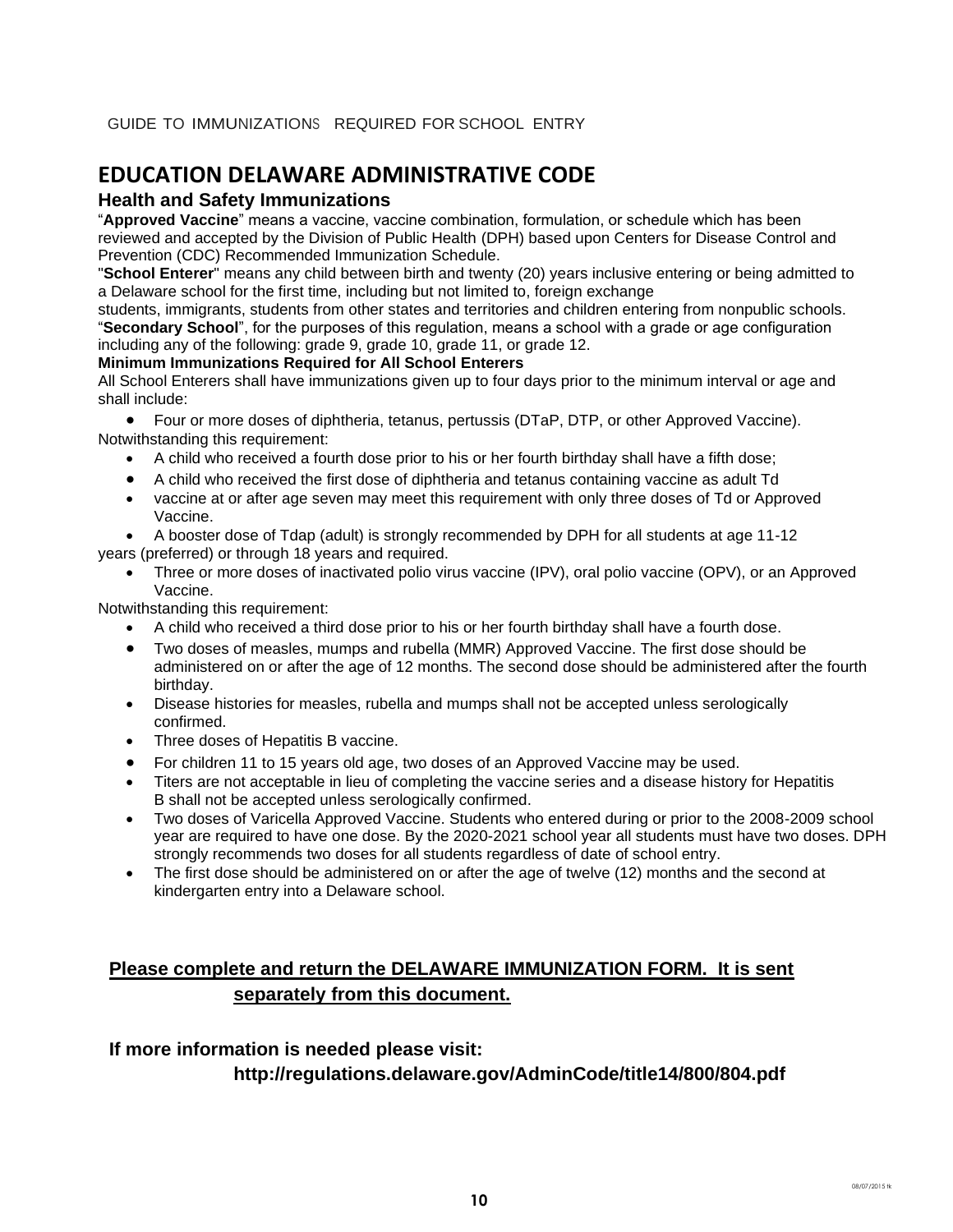### *CONCORD CHRISTIAN ACADEMY —INTERNATIONAL STUDENT*

### **EMERGENCY RELEASE**

|                                                                                                                            |        | NLNVLIIVI NLLLAJL                                                                                                                                                                                                                                                                                                                                                                                                                                                                                                                                                                                                                                                                                                                                                                                                                                                                                                                                                                                                                                                                                                                                       |  |                                |
|----------------------------------------------------------------------------------------------------------------------------|--------|---------------------------------------------------------------------------------------------------------------------------------------------------------------------------------------------------------------------------------------------------------------------------------------------------------------------------------------------------------------------------------------------------------------------------------------------------------------------------------------------------------------------------------------------------------------------------------------------------------------------------------------------------------------------------------------------------------------------------------------------------------------------------------------------------------------------------------------------------------------------------------------------------------------------------------------------------------------------------------------------------------------------------------------------------------------------------------------------------------------------------------------------------------|--|--------------------------------|
| Student's Name: <b>LAST NAME</b>                                                                                           |        | ENGLISH NICK NAME<br>LEGAL FIRST NAME                                                                                                                                                                                                                                                                                                                                                                                                                                                                                                                                                                                                                                                                                                                                                                                                                                                                                                                                                                                                                                                                                                                   |  |                                |
| Residing Address: _____<br>No.<br>(WHERE YOU LIVE)<br>Student Mobile No.: ()                                               | Street | City                                                                                                                                                                                                                                                                                                                                                                                                                                                                                                                                                                                                                                                                                                                                                                                                                                                                                                                                                                                                                                                                                                                                                    |  | Zip                            |
| PARENT INFORMATION                                                                                                         |        |                                                                                                                                                                                                                                                                                                                                                                                                                                                                                                                                                                                                                                                                                                                                                                                                                                                                                                                                                                                                                                                                                                                                                         |  |                                |
|                                                                                                                            |        | Father Name: <u>Name: Email: Email: Email: Nobile No.: Nobile No.:</u> Nobile No.: Nobile No.: Nobile No.: Nobile No.: Nobile No.: Nobile No.: Nobile No.: Nobile No.: Nobile No.: Nobile No.: Nobile No.: Nobile No.: Nobile No.:                                                                                                                                                                                                                                                                                                                                                                                                                                                                                                                                                                                                                                                                                                                                                                                                                                                                                                                      |  |                                |
|                                                                                                                            |        |                                                                                                                                                                                                                                                                                                                                                                                                                                                                                                                                                                                                                                                                                                                                                                                                                                                                                                                                                                                                                                                                                                                                                         |  |                                |
| <b>GUARDIAN INFORMATION</b> (Leave Blank if the same as Homestay)                                                          |        |                                                                                                                                                                                                                                                                                                                                                                                                                                                                                                                                                                                                                                                                                                                                                                                                                                                                                                                                                                                                                                                                                                                                                         |  |                                |
|                                                                                                                            |        |                                                                                                                                                                                                                                                                                                                                                                                                                                                                                                                                                                                                                                                                                                                                                                                                                                                                                                                                                                                                                                                                                                                                                         |  |                                |
|                                                                                                                            |        |                                                                                                                                                                                                                                                                                                                                                                                                                                                                                                                                                                                                                                                                                                                                                                                                                                                                                                                                                                                                                                                                                                                                                         |  |                                |
| <b>HOMESTAY INFORMATION</b>                                                                                                |        | <b>Male Homestay</b>                                                                                                                                                                                                                                                                                                                                                                                                                                                                                                                                                                                                                                                                                                                                                                                                                                                                                                                                                                                                                                                                                                                                    |  | <b>Female Homestay</b>         |
| <b>NAME</b>                                                                                                                |        |                                                                                                                                                                                                                                                                                                                                                                                                                                                                                                                                                                                                                                                                                                                                                                                                                                                                                                                                                                                                                                                                                                                                                         |  |                                |
| <b>MOBILE PHONE NUMBER</b>                                                                                                 |        |                                                                                                                                                                                                                                                                                                                                                                                                                                                                                                                                                                                                                                                                                                                                                                                                                                                                                                                                                                                                                                                                                                                                                         |  |                                |
| <b>WORK PHONE NUMBER</b>                                                                                                   |        |                                                                                                                                                                                                                                                                                                                                                                                                                                                                                                                                                                                                                                                                                                                                                                                                                                                                                                                                                                                                                                                                                                                                                         |  |                                |
| <b>HOME PHONE NUMBER</b>                                                                                                   |        |                                                                                                                                                                                                                                                                                                                                                                                                                                                                                                                                                                                                                                                                                                                                                                                                                                                                                                                                                                                                                                                                                                                                                         |  |                                |
| <b>EMAIL</b>                                                                                                               |        |                                                                                                                                                                                                                                                                                                                                                                                                                                                                                                                                                                                                                                                                                                                                                                                                                                                                                                                                                                                                                                                                                                                                                         |  |                                |
|                                                                                                                            |        | RELEASE: IN CASE OF ILLNESS, ACCIDENT OR EMERGENCY / NATURAL DISASTER, I GIVE PERMISSION FOR THE SCHOOL TO RELEASE MY<br>CHILD TO ANY ONE OF THE PERSONS LISTED BELOW. STUDENTS WILL BE RELEASED ONLY TO THOSE PERSONS LISTED.<br>PLEASE PROVIDE ATLEAST 2 CONTACTS OTHER THAN CONTACTS LISTED ABOVE.                                                                                                                                                                                                                                                                                                                                                                                                                                                                                                                                                                                                                                                                                                                                                                                                                                                   |  |                                |
| <b>Additional Contact</b>                                                                                                  |        | Day Time Phone Number                                                                                                                                                                                                                                                                                                                                                                                                                                                                                                                                                                                                                                                                                                                                                                                                                                                                                                                                                                                                                                                                                                                                   |  | <b>Relationship to Student</b> |
|                                                                                                                            |        |                                                                                                                                                                                                                                                                                                                                                                                                                                                                                                                                                                                                                                                                                                                                                                                                                                                                                                                                                                                                                                                                                                                                                         |  |                                |
|                                                                                                                            |        |                                                                                                                                                                                                                                                                                                                                                                                                                                                                                                                                                                                                                                                                                                                                                                                                                                                                                                                                                                                                                                                                                                                                                         |  |                                |
|                                                                                                                            |        |                                                                                                                                                                                                                                                                                                                                                                                                                                                                                                                                                                                                                                                                                                                                                                                                                                                                                                                                                                                                                                                                                                                                                         |  |                                |
| Last Tetanus Booster:                                                                                                      |        | Last TB Test:                                                                                                                                                                                                                                                                                                                                                                                                                                                                                                                                                                                                                                                                                                                                                                                                                                                                                                                                                                                                                                                                                                                                           |  |                                |
| Allergies to Drugs/Foods:                                                                                                  |        |                                                                                                                                                                                                                                                                                                                                                                                                                                                                                                                                                                                                                                                                                                                                                                                                                                                                                                                                                                                                                                                                                                                                                         |  |                                |
|                                                                                                                            |        |                                                                                                                                                                                                                                                                                                                                                                                                                                                                                                                                                                                                                                                                                                                                                                                                                                                                                                                                                                                                                                                                                                                                                         |  |                                |
|                                                                                                                            |        |                                                                                                                                                                                                                                                                                                                                                                                                                                                                                                                                                                                                                                                                                                                                                                                                                                                                                                                                                                                                                                                                                                                                                         |  |                                |
| Health Insurance Provider:                                                                                                 |        |                                                                                                                                                                                                                                                                                                                                                                                                                                                                                                                                                                                                                                                                                                                                                                                                                                                                                                                                                                                                                                                                                                                                                         |  |                                |
|                                                                                                                            |        |                                                                                                                                                                                                                                                                                                                                                                                                                                                                                                                                                                                                                                                                                                                                                                                                                                                                                                                                                                                                                                                                                                                                                         |  |                                |
|                                                                                                                            |        |                                                                                                                                                                                                                                                                                                                                                                                                                                                                                                                                                                                                                                                                                                                                                                                                                                                                                                                                                                                                                                                                                                                                                         |  |                                |
| cannot be reached. This authorization is given pursuant to the provisions of Section 25.8 of the Civil Code of California. |        | AUTHORIZATION TO TREAT A MINOR: I/We, the undersigned parent or legal guardian of the above named student, a minor, do hereby authorize and consent to any x-ray examina-<br>tion, anesthetic, medical or surgical diagnosis and treatment and emergency hospital care which is deemed advisable by and is to be rendered under the general or special supervision<br>of any member of the medical staff and emergency room staff licensed under the provisions of the medicine practice act and on the staff of any acute general hospital holding a current<br>license to operate a hospital from the State of California, Department of Public Health. It is understood that this authorization is given in advance of any specific diagnosis, treatment or<br>hospital care being required but is given to provide authority and power to render care which the aforementioned physician in the exercise of his best judgment may deem advisable. It<br>is understood that effort shall be made to contact the undersigned prior to rendering treatment to the patient, but that any of the above treatment will not be withheld if the undersigned |  |                                |
|                                                                                                                            |        | $\char`_\textit{Do}$ you give permission for CCA to administer TYLENOL to your child if it is determined to be needed?                                                                                                                                                                                                                                                                                                                                                                                                                                                                                                                                                                                                                                                                                                                                                                                                                                                                                                                                                                                                                                  |  | $\Box$ Yes<br>)No              |

Signature of Parent or Legal Guardian: \_\_\_\_\_\_\_\_\_\_\_\_\_\_\_\_\_\_\_\_\_\_\_\_\_\_\_\_\_\_\_\_\_\_\_\_\_\_\_\_\_\_\_\_ Date: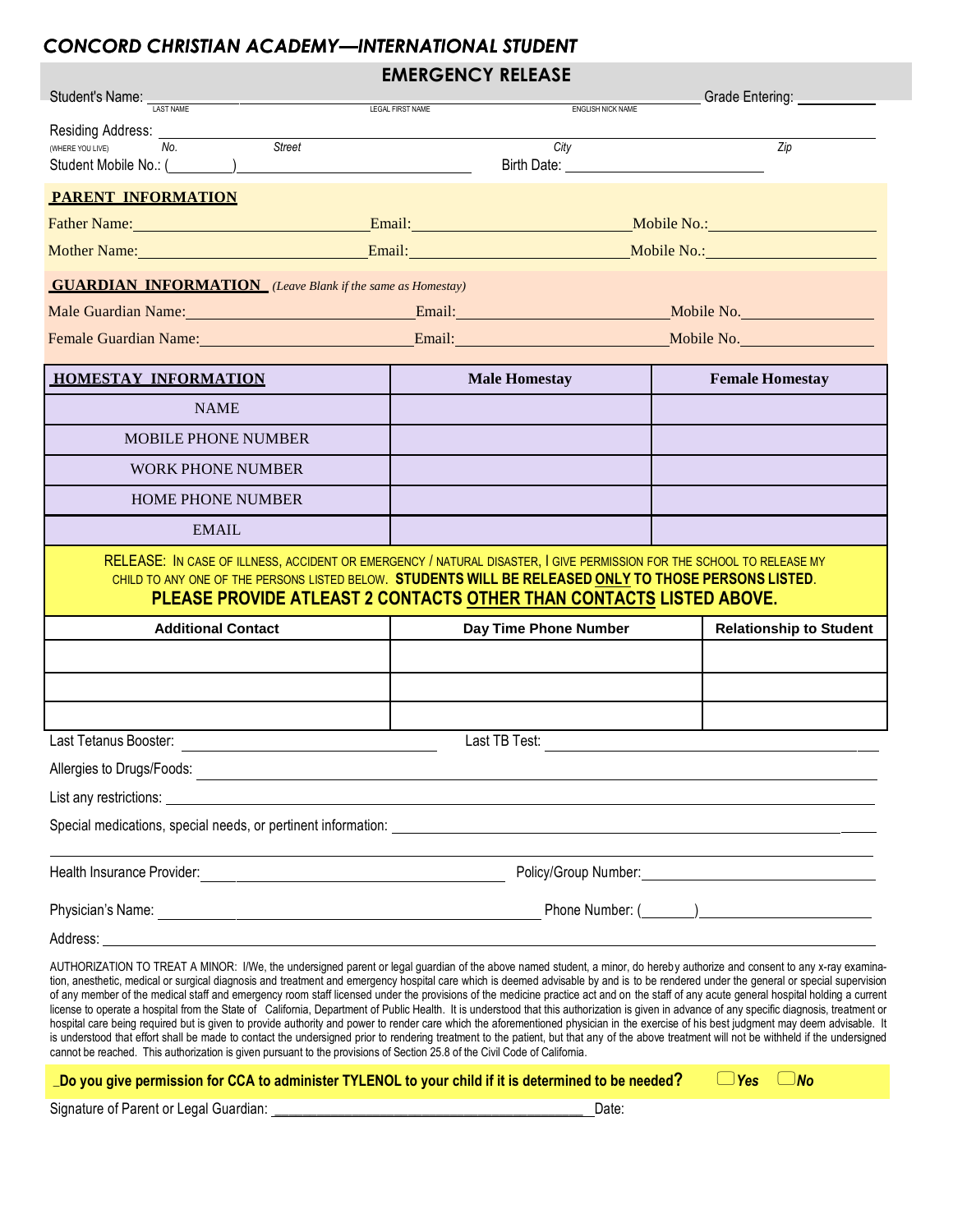### *CONCORD CHRISTIAN ACADEMY —INTERNATIONAL STUDENT*

#### **Parent and Student Statement of Commitment to Policies Regarding Travel Release/ Authorization**

We, the undersigned (parents/legal guardians), authorize our child to travel within the out of town guidelines established by the Concord Christian Academy program. We accept full responsibility for our child's participation in any approved travel/activities and agree to indemnify and hold harmless Concord Christian Academy and its American partners and independent contractors from any claims and/or liability to third parties arising from our child's participation.

It is understood by signing this Travel Release/Authorization in advance it eliminates the need to receive approved signatures for any Concord Christian Academy approved travel/activity for the duration of the child's participation in the Concord Christian Academy program.

Students desiring to participate in travel/activities not approved by the Concord Christian Academy program must follow the travel guidelines.

| Student Signature: | Date: |
|--------------------|-------|
|                    |       |
|                    |       |
|                    |       |

Parent/Guardian: \_\_\_\_\_\_\_\_\_\_\_\_\_\_\_\_\_\_\_\_\_\_\_\_\_\_\_\_\_\_\_\_\_\_ Date: \_\_\_\_\_\_\_\_\_\_\_\_\_\_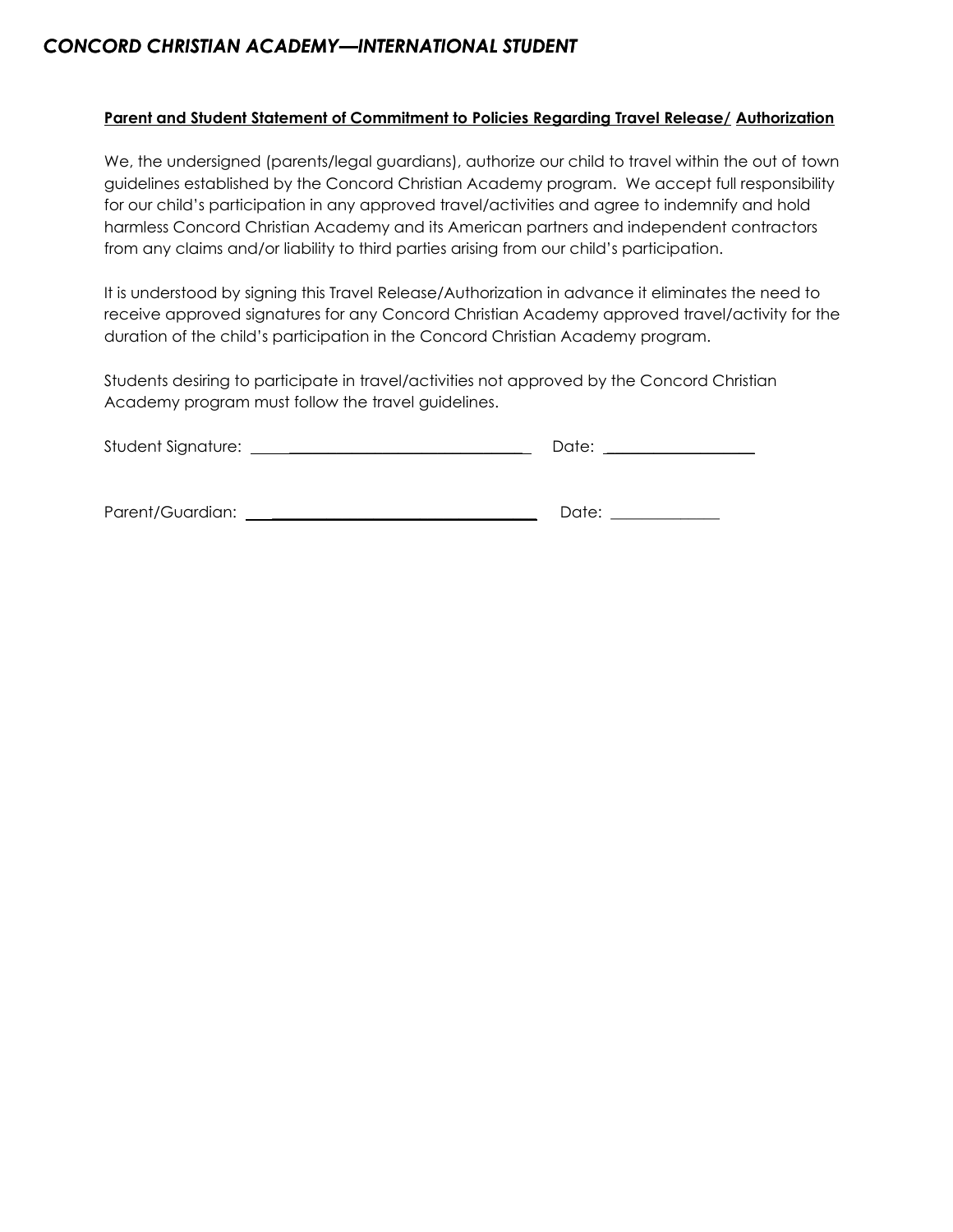### *CONCORD CHRISTIAN ACADEMY—INTERNATIONAL STUDENT*

### **Cord of Three Strands**

*Ecclesiastes 4:12 And if one prevail against him, two shall withstand him; and a threefold cord is not quickly broken.* 

The teaching is clear. It is much more difficult to break a three stranded cord than a single cord. The early Puritans and Pilgrims who settled this country believed in a "Holy Triad" of the three institutions of the home, the church, and the school. They believed that all three working together were necessary for the education and training of children. In other words, they believed what is taught in the church, and in the home, are supported and reinforced in the school. Concord Christian Academy, as a non-denominational school, partners with parents and churches in the education and Christian character development of students. With this in mind each member of the faculty and staff of Concord Christian Academy is a dedicated Christian that adheres to the *Statement of Faith* and the *Biblical Standard of Behavior* while regularly attending their local Bible believing, gospel preaching church. **Statement of Faith**

### **The Scriptures**

We believe the Holy Scriptures of the Old and New Testaments to be the Bible, as it is in truth, the Word of God (I Thessalonians 2:13). We believe in the verbal, plenary inspiration in the original writings, and God's preservation of His pure words to every generation (II Timothy 3:16, Psalms 12:6-8).

### **The Godhead**

We believe in one Triune God, eternally existing in three persons--Father, Son, and Holy Spirit, co-eternal in being, coidentical in nature, co-equal in power and glory, and having the same attributes and perfections (Deuteronomy 6:4; II Corinthians 13:14).

### **The Person and Work of Christ**

We believe that the Lord Jesus Christ, the eternal Son of God, became man, without ceasing to be God, having been conceived by the Holy Spirit and born of the virgin Mary, in order that He might reveal God and redeem sinful men (John 1:1-2, 14; Luke 1:35; Isaiah 9:6; 7:14; Philippians 2:5-8; Galatians 4:4-5).

We believe that the Lord Jesus Christ accomplished our redemption through His finished work on the cross as a representative, vicarious, substitutionary sacrifice; and that our justification is made sure by His literal, physical resurrection from the dead (Romans 3:24-25; I Peter 2:24; Ephesians 1:7; I Peter 1:3-5).

We believe that the Lord Jesus Christ ascended to Heaven, and is now exalted at the right hand of God, where, as our High Priest, He fulfills the ministry of Representative, Intercessor, and Advocate (Acts 1:9-10; Hebrews 9:24, 7:25; Romans 8:34; I Jn 2:1-2).

### **The Way of Salvation**

We believe that the clear message of salvation is "repentance toward God and faith toward our Lord Jesus Christ" (Acts 20:21). We believe that salvation is "by grace" plus nothing minus nothing. We believe that men are justified by faith alone and are accounted righteous before God only through the merit of our Lord and Saviour Jesus Christ. (Ephesians 2:8-10; John 1:12; I Peter 1:18-19)

### **Biblical Standard of Behavior**

The faculty and staff of CCA make conscious choices based on the principles of the Word of God. The truth presented in Charles Sheldon's classic *In His Steps* where each person in the community asks themselves "What Would Jesus Do" forms the basis of our Biblical Standard of Behavior. To this end, all CCA Faculty and Staff agree that they will strive to:

**Display Christ like Attitudes** *(Psalm 1:1; Philippians 2:5; Ephesians 4:29)*

- Refrain from gossip, slander, and verbally hurting others
- Resolve personal conflicts in a manner that pleases God and promotes peace
- Refrain from mocking and scornful communication
- Recommend and practice forgiveness